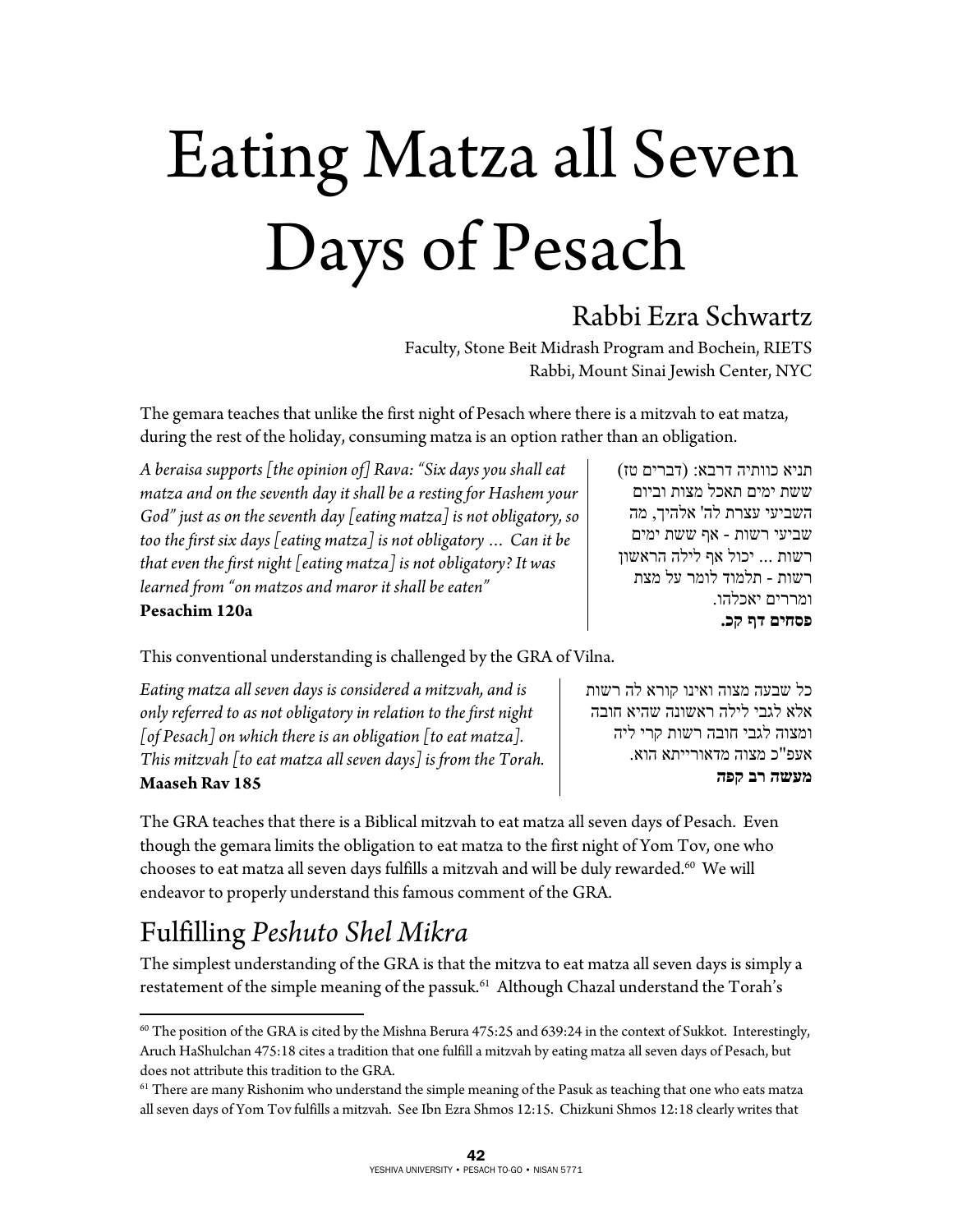directive to consume matza for seven days in the passive sense, namely, one should not consume food that is chametz, nevertheless the GRA contends that the pasuk is instructing us that one who eats matza all seven days of Pesach has fulfilled a mitzvah. $62$  If so, the GRA is arguing that the simple meaning of a pasuk, even when that verse is understood differently by Chazal, conveys a mitzvah d'oraisa.

There seem to be a number of other instances where there is a mitzvah d'oraisa to follow the simple reading of the pasuk although Chazal understand the pasuk differently. A case in point is the mitzvah to wear a talis katan on top of one's garments so that he can always see the tzitzis and remember all the mitzvos of Hashem.<sup>63</sup> It seems that this is a fulfillment on the level of d'oraisa akin to the GRA's comment regarding matza. Similarly, the Tur (647) cites opinions that one should obtain aravot that grew on the side of a river. This seems to be a fulfillment of the simple meaning of the pasuk.

## *Mitzvos Hareshus*

In effect, the GRA is teaching that there is an optional mitzvah to eat matza for all seven days of Yom Tov. This notion of an optional mitzvah seems to be puzzling at first glance. Mitzvos are commandments; we are obligated to do them and our reward comes from the fact that we listen to G-d's directive. Earning reward for something that is not required seems to run afoul of some of the fundamental beliefs of Judaism.<sup>64</sup> Even so, there are a number of instances where we see precisely this idea. Rabbi Schachter in his introduction to the *Sefer Mipnenei HaRav* lists a number of these cases. This list includes the mitzvah to live in the Land of Israel, the mitzvah to give maser beheima to Kohanim and the mitzvah to separate terumos and maasros from fruits.<sup>65</sup> In all of these cases there is no Torah obligation yet one who performs these acts will merit the reward for performing a mitzvah d'oraisa.

## Source

 $\overline{a}$ 

What remains unclear however is the source for this novel insight of the GRA. The GRA proves his position from the discussion in Rishonim regarding wearing tefillin on Chol haMoed. We know that tefillin are not worn on Shabbos because Shabbos is an "*os*" and there is, hence, no need for the additional "*os*" of tefillin. The question of wearing tefillin on Chol haMoed hinges on what the precise definition of the "*os*" is. If the "*os*" of Shabbos refers to the prohibition of melacha, it would then seem that on Chol haMoed, when certain melachos are permitted, and

the simple meaning of the pasuk is that one should eat matza all seven days of Yom Tov. However, in his formulation, there is no reward granted to someone who eats matza all of Pesach in accordance with the pasuk. Although many assume that Chizkuni is saying the same as the GRA, it seems to me that they disagree as to whether one who fulfills *peshuto shel mikra* merits a reward. This point requires more clarification.<br><sup>62</sup> The conventional understanding of the pasuk is expressed most clearly by Ritva in his commentary to Pesachim

ואע"ג דכי כתיב לחם עוני בשבעת ימים לחשבעת ימים אלא האכל עליו חמץ כתיב. - 36<br/>a $\cdot$  11 and the acharonim there.

<sup>64</sup> See Rabbi Avraham Shapiro, Minchas Avraham vol. 1 no.44 who raises this objection.

 $65$  To this list may be added the mitzvah for non-kohanim to be blessed by the kohanim as explained by Sefer Chareidim and amplified by the Teshuvos Dvar Avraham Vol 1 no. 31 and the cases of tzitzis and arava mentioned earlier.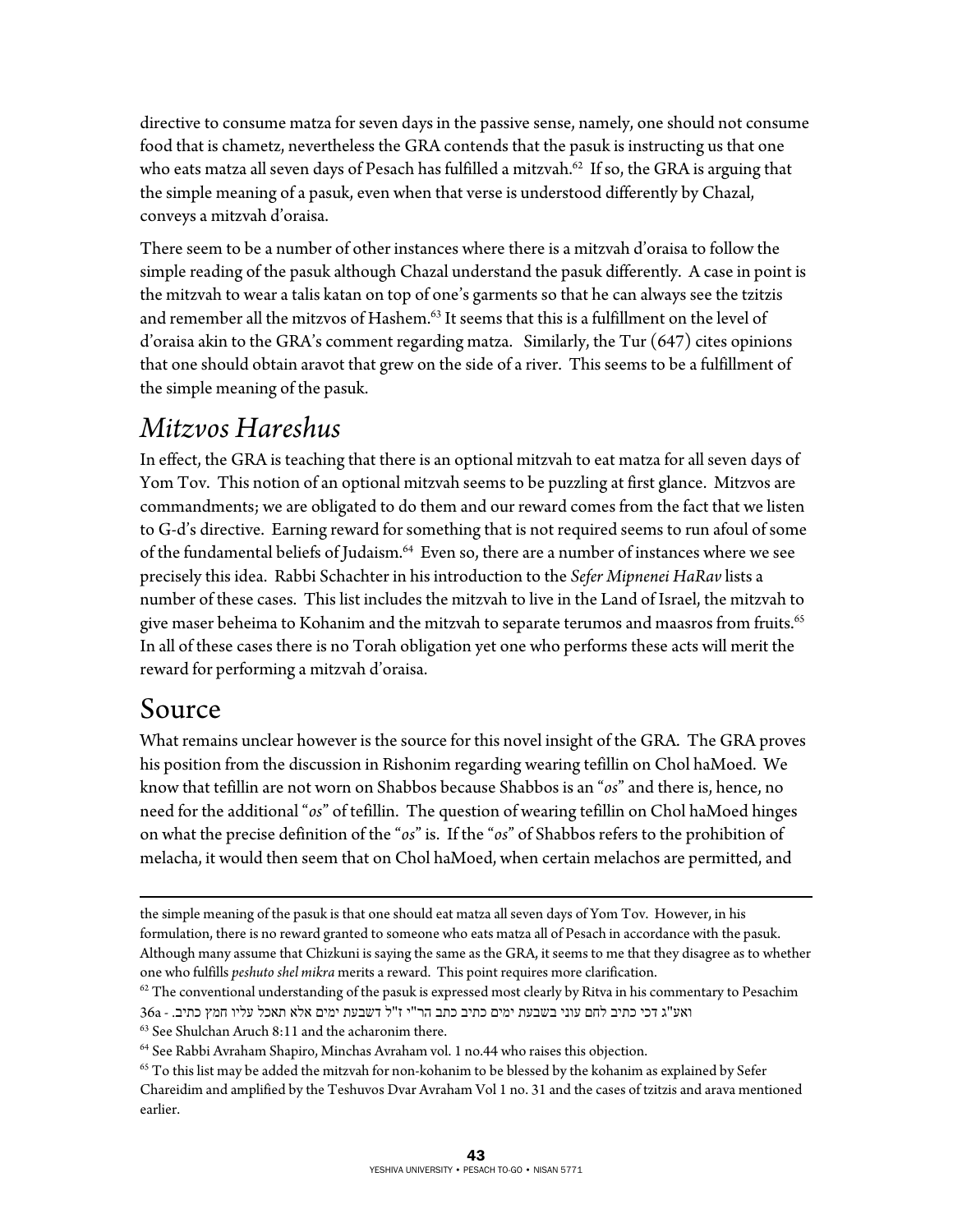even those which are forbidden may only be forbidden by rabbinic rather than Torah decree, then tefillin should be worn. However, if the "*os*" of Shabbos and Yom Tov is the mitzvos that one performs, one should be exempt from tefillin on Chol haMoed since the mitzvah to sit in Sukka and to eat matza extends throughout Chol haMoed as well. GRA assumes that the "*os*" referred to is the mitzvah of eating matza all seven days of Pesach. Consequently, tefillin are not worn on Chol haMoed.<sup>66</sup>

## Bracha

It is interesting to note that the GRA does not cite proof to his position from the extensive literature in the Rishonim as to whether one who eats matza all seven days of Pesach should recite a bracha. Virtually all poskim write that a bracha should not be recited. The primary source cited in this context is the statement of Baal HaMaor at the end of Pesachim.

*Some ask why we don't make a bracha on eating matza during the seven days of Pesach just as we make a bracha on sitting in the Sukkah all seven days of Sukkos, since we do base the halachos of one on the other, such as the status of the first night being obligatory for both and not obligatory during the rest of the holiday? The answer is that a person can go through the rest of the days of Pesach without eating matza, and be sustained on other food, whereas it's impossible to not sleep all seven days of Sukkos and one is required to sleep in the Sukkah and spend time in the Sukkah.* 

ויש ששואלין באכילת מצה מה טעם אין אנו מברכים עליה כל ז' כמו שמברכים על הסוכה כל ז' דהא גמרינן מהדדי שלילה הראשון חובה מכאן ואילך רשות בין במצה בין בסוכה כדאיתא בפרק הישן ויש להשיב לפי שאדם יכול בשאר ימים לעמוד בלא אכילת מצה ויהיה ניזון באורז ודוחן וכל מיני פירות משא"כ בסוכה שאין יכול לעמוד בלא שינה ג' ימים והוא חייב לישן בסוכה ולטייל בה ... זהו טעם שמברכין על הסוכה כל ז' ואין מברכין על מצה כל שבעה וטעם נכון הוא. **המאור הקטן מסכת פסחים דף כו:**

### **Baal HaMaor Pesachim 26b**

Baal HaMaor asks why we do not recite a bracha on matza all seven days while we do recite a bracha on Sukka throughout the Yom Tov. He answers that whereas it is possible to go through the entire Yom Tov of Pesach without eating matza and subsist on other foods, it is impossible to go without sleeping during Sukkos. Avnei Nezer 377 understands Baal HaMaor to mean that eating matza all seven days of Pesach constitutes a mitzvah, albeit not an obligatory one.<sup>67</sup>

Many other Rishonim, however, offer different answers to the question of why no bracha is recited on matza all seven days of Pesach. R' Yitzchak ben Abba Mari of Marsailles explains that in fact there is no mitzvah to eat matza all seven days of Pesach. The entire mitzvah on the last days of Pesach amounts to refraining from chametz. Consequently a bracha is not recited.

*It's logical to say that when one needs to eat in the Sukkah one fulfills the positive mitzvah of the Torah "in sukkos you shall dwell" whereas when one eats matza there is no positive mitzvah one fulfills, rather just the fulfilling of not violating the prohibition of eating Chametz, and there is no bracha on [avoiding]* 

ומסתברא בסוכה כי בעי למיכל בסוכה איכא עליו מ "ע דבסוכות תשבו אבל גבי מצה כי בא למיכל ליכא עליו מ"ע דמצה אלא לאו דבל תאכל חמץ ואין מברכין אלאו:

 $\overline{a}$ 

<sup>66</sup> See Biur HaGra O"H 31:3.

<sup>67</sup> Rav Yosef Engel (Gilyonei Hashas Pesachim 38) also infers this from Baal HaMaor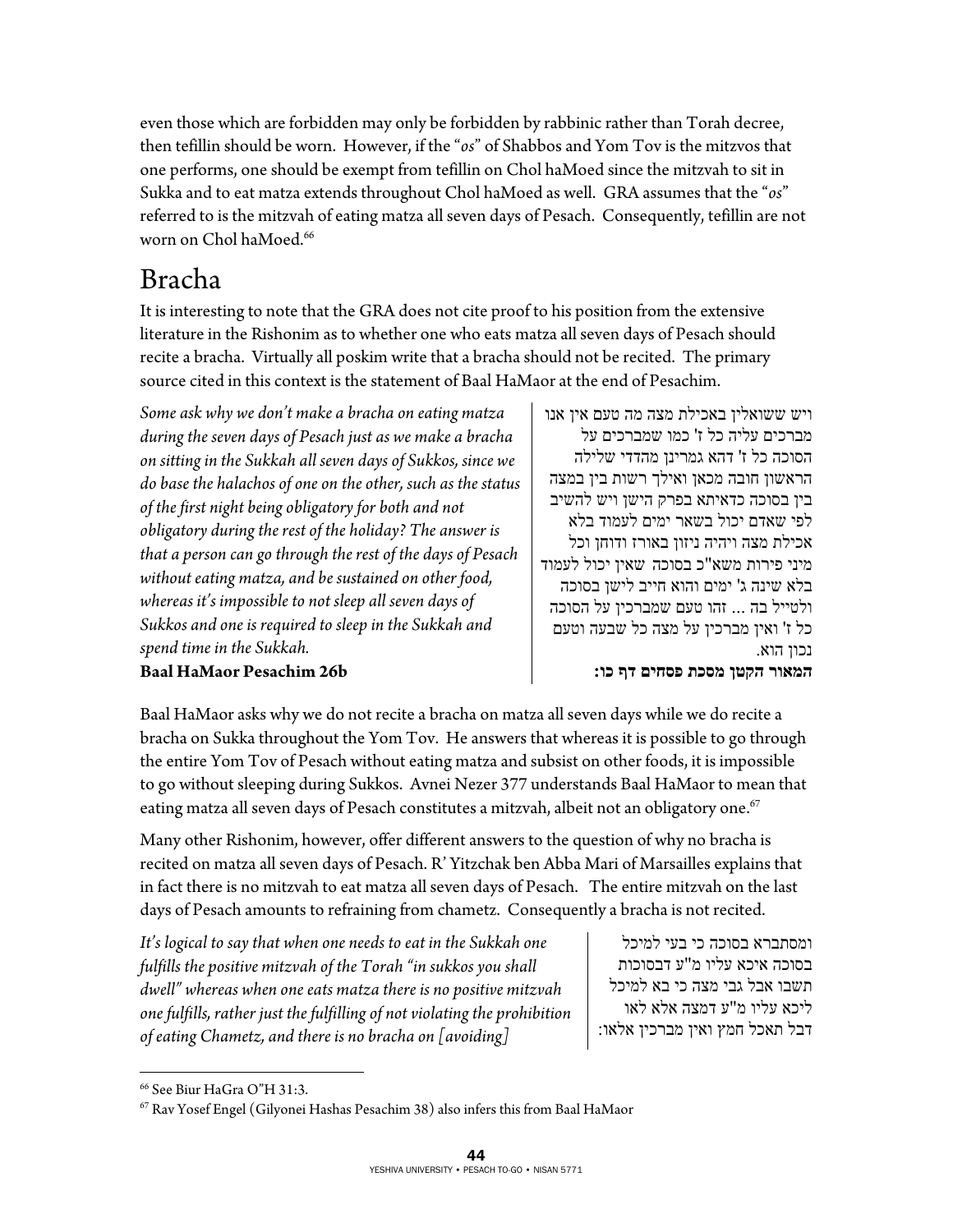#### 45 YESHIVA UNIVERSITY • PESACH TO-GO • NISAN 5771

#### *prohibitions.*  **Sefer HaItur Aseres Hadibros Hilchos Matza U'Maror 135a**

Similar ideas are expressed in the Teshuvos HaRashba (vol 3 no. 287) and in the Orchos Chaim (Hilchos Leil Pesach no. 29). This same idea, that no bracha is recited on matza throughout Pesach, since there is no true mitzvah to consume matza all Yom Tov, finds its way to the page of the Shulchan Aruch.

*The reason there is no bracha on eating matza all seven days is because there is no mitzvah to eat it but rather one is not violating the prohibition of eating chametz, which is not the case with Sukkah.* 

**Magen Avraham 639** 

It is clear from the presentation of the Magen Avraham that the reason no bracha is recited on matza after the first nights of Yom Tov is that there is no mitzvah to eat matza throughout the holiday.<sup>68</sup>

Many entertain the notion that according to the GRA perhaps a bracha should be recited whenever one eats matza during the Pesach holiday. In fact, Teshuvos Maharsham (vol 1 no. 209) refers to a "tzadik" who recited a bracha on matza all seven days of Pesach. He notes however that this "tzadik" was actually acting against the halacha and should desist from his practice. Sdei Chemed (vol. 8 chametz umatza no. 14, 10) cites much discussion of this question. The consensus opinion seems to be that a bracha is not recited even according to the  $GRA<sup>69</sup>$  However the Netziv in his Teshuvos Meishiv Davar (Vol. 2 no. 77) writes that perhaps one who recites a bracha on an optional mitzvah has not violated the prohibition of *bracha levatala*. He suggests that this may be the reasoning behind the position of Rav Saadia Gaon cited by the Rosh at the end of Yoma that one recites a bracha when immersing in the mikva on erev Yom Kippur. According to the Netziv the practice of immersing in a mikva before Yom Tov is an optional mitzvah and one may recite a bracha when performing such a mitzvah. This position has not been accepted by the poskim.70

## Proofs From the *Gemara*

The GRA himself does not bring any proofs from the gemara that one who eats matza all seven days of Pesach performs a mitzvah. However, later seforim locate a number of gemaros that seem to prove the GRA's thesis. The gemara in Pesachim 28b discusses the prohibition to derive benefit from chametz after Pesach. Rabbi Yehuda is of the opinion that this is a Biblical prohibition. However, Rabbi Shimon assumes that the prohibition is only rabbinic in nature.

 $\overline{a}$ 

**ספר העיטור עשרת הדיברות - הלכות מצה ומרור דף קלה.** 

אוכל חמץ משא "כ בסוכה (מהרי"ל) : **מגן אברהם סימן תרלט** 

מה שאין מברכין על מצה כל ז ' היינו משום שאין מצוה באכילתו אלא שאין

<sup>68</sup> See also Teshuvos Binyan Tziyon haChadashos no. 46.

<sup>&</sup>lt;sup>69</sup> See Chasam Sofer Yore Deah 191 that no bracha is recited when one eats matza all Pesach even according to the Chizkuni that there is a kiyum hamitzva involved.

 $70$  See note 77 for some who maintain that a bracha is recited in some form.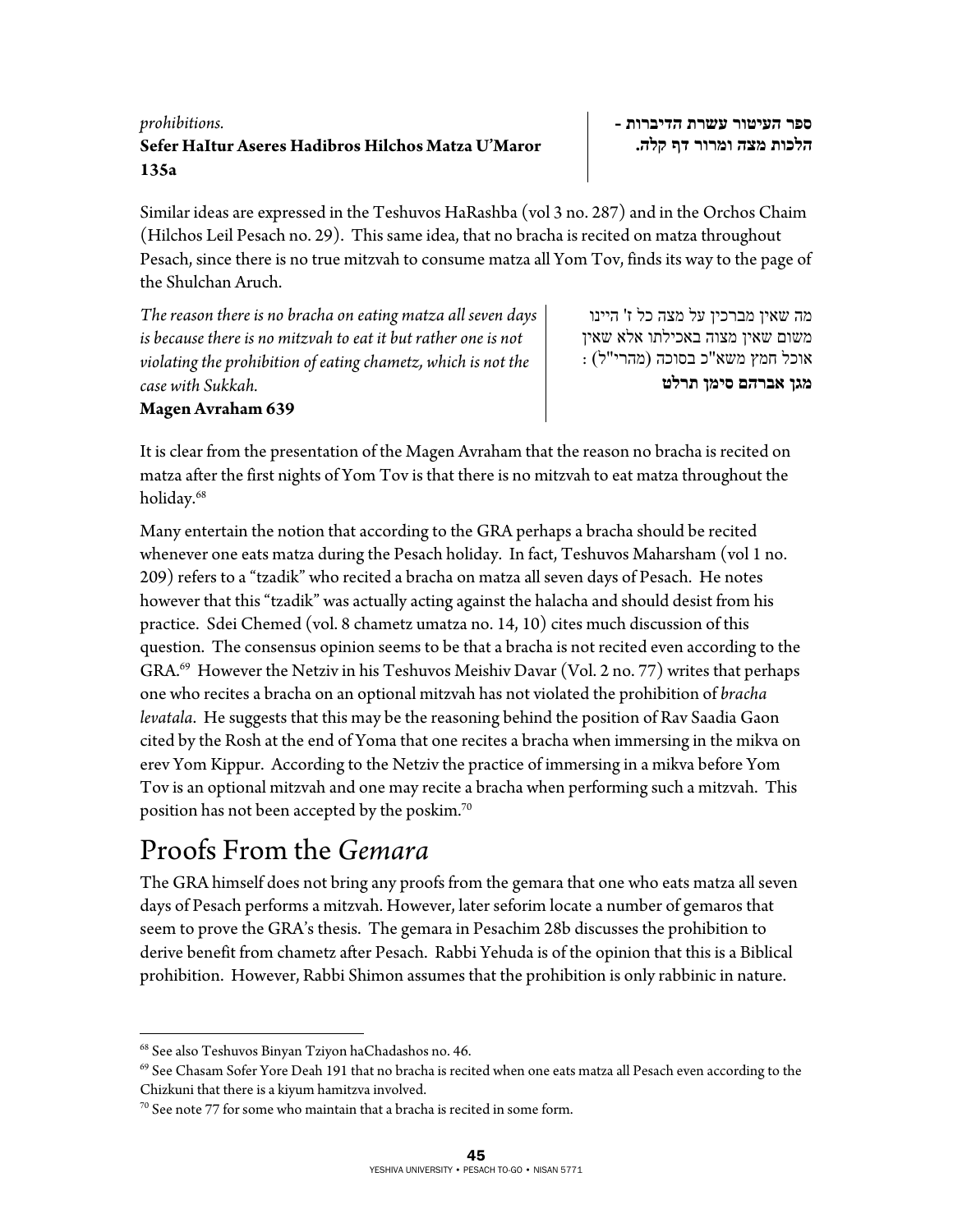*Rabbi Shimon said [to Rabbi Yehuda]: Can you say this? Does it not already say in the Torah "do not eat chametz, for seven days eat matza", and if so, what is the meaning of "do not eat chametz" – when there is a mitzvah to eat matza there is a prohibition to eat chametz, and when there is no mitzvah to eat matza there is no prohibition of eating chametz.*  **Pesachim 28b** 

אמר לו רבי שמעון: וכי אפשר לומר כן? והלא כבר נאמר לא תאכל עליו חמץ שבעת ימים תאכל עליו מצות . אם כן מה תלמוד לומר לא תאכל עליו חמץ - בשעה שישנו בקום אכול מצה - ישנו בבל תאכל חמץ, ובשעה שאינו בקום אכול מצה - אינו בבל תאכל חמץ. **פסחים : דף כח** 

Effectively, Rabbi Shimon is arguing that the prohibition of chametz cannot exist after Pesach since at that time there is no mitzvah to eat matza.

*What does it mean to say "when there is no mitzvah to eat matza there is no prohibition to eat chametz" for there is no mitzvah to eat matza all seven days? Rather one must assume that even though there is no requirement to eat matza all seven days it's still appropriate to use the terminology of having a mitzvah all seven days to eat matza, since the Torah explicitly writes "you shall eat matza all seven days"* 

מאי קאמר ובשעה שאינו בקום אכול מצה אינו בבל תאכל חמץ דהא ודאי ליתא דהא בכל שבעת ימים אינו בקום אכול מצה לבר מלילה ראשונה דהוי חובה ובאינך רשות, וע"כ צריך לומר דאע"ג דאינן מצוה אלא רשות אפ"ה שייך לישנא דישנו בקום אכול מצה בכל שבעת ימים כיון דכתיב להדיא שבעת ימים תאכל עליו מצות. **פני יהושע מסכת פסחים דף כח:** 

#### **Pnei Yehoshua on Pesachim 28b**

Pnei Yehoshua asks how Rabbi Shimon can link the prohibition to eat chametz with the mitzvah to eat matza when the mitzvah to consume matza applies only the first night of Pesach, and not throughout the Yom Tov. It would seem from this gemara that Rabbi Shimon maintains, like the GRA, that one who consumes matza all seven days of pesach fulfills a mitzvah.  $^{71}$ 

Rabbi Yechezkel Abramsky, in his Chazon Yechezkel, cites another gemara that indicates that one fulfills a mitzvah by consuming matza all seven days of Pesach. The gemara in Pesachim 38b teaches that one does not fulfill the mitzvah of matza with the matza that was baked for the korban todah. The reason offered is only matza that can be eaten for seven days may be used to fulfill the mitzvah.

If eating matza for the duration of Pesach is an act devoid of spiritual merit, why would the gemara insist on matza that can be eaten for all seven days? Apparently, the gemara is teaching that the status of matza is relevant for all seven days of Yom Tov. This accords nicely with the position of GRA.

Rav Yosef Engel, in his Gilyonei HaShas, (Pesachim 38a) has a beautiful essay where he accumulates sources that eating matza all seven days of Pesach is a mitzvah.

*Matzos made from maser sheni, according to Rabbi Meir, cannot be used to fulfill the mitzvah on Pesach, and according* 

 $\overline{a}$ 

מצות של מעשר שני, לדברי רבי מאיר - אין אדם יוצא בה ידי חובתו בפסח,

 $71$  Rabbi Shlomo Wahrman (Oros haPesach page 112) suggests that Rabbi Shimon in fact assumes that there is a mitzvah to eat matza all seven days of Pesach. This would go well with the position of the Zohar that tefillin are not worn on Chol HaMoed. As we know, the author of the Zohar was Rabbi Shimon.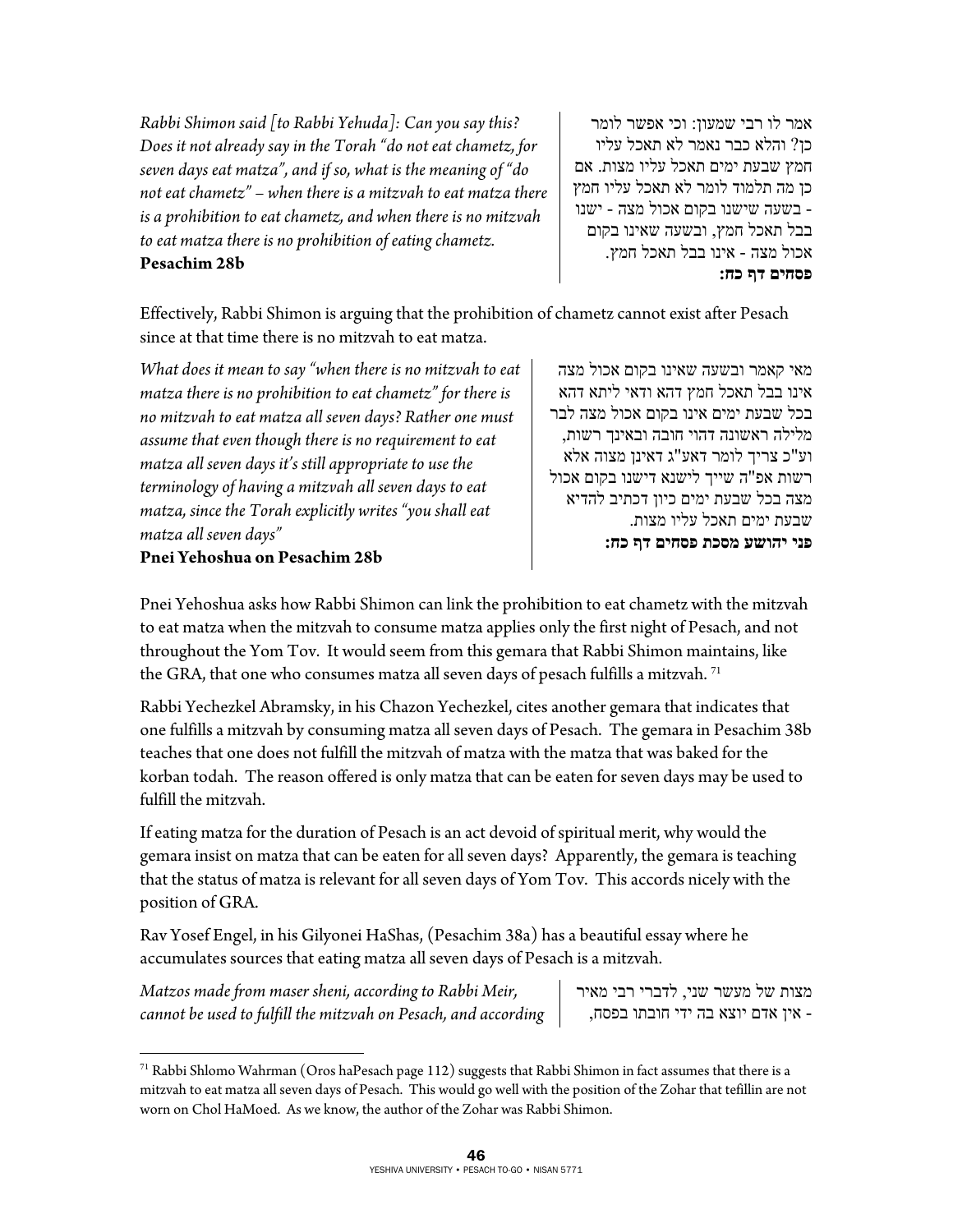*to the rabbis can be used to fulfill the mitzvah on Pesach. An esrog of maser sheni, according to Rabbi Meir, can be used to fulfill the mitzvah on Yom Tov, and according to the rabbis, can't be used to fulfill the mitzvah on Yom Tov.* 

#### **Pesachim 38a**

לדברי חכמים - יוצא בה ידי חובתו בפסח. אתרוג של מעשר שני , לדברי רבי מאיר - אין יוצא בו ידי חובתו ביום טוב, לדברי חכמים - אדם יוצא בו ידי חובתו ביום טוב. **פסחים דף לח.** 

The gemara teaches that one does not fulfill the mitzvah of matza or esrog with an item of maser sheni. The reason as the gemara explains is both matza and esrog must belong to you, and Rabbi Meir maintains that maser sheni, with its heightened status of kedusha is *mammon gavoh*, the property of the Divine, rather than your own property. However, R' Yosef Engel notes that in the context of esrog, the gemara uses the expression Yom Tov, whereas in the context of matza the expression Pesach is used. R' Yosef Engel explains that this is because one who eats matza all the days of Pesach fulfills a Biblical mitzvah. However, the Biblical mitzvah of lulav applies only the first day of Yom Tov. Consequently the broader term Pesach is used with respect to matza and the more limited term Yom Tov is used with respect to esrog.<sup>72</sup>

The Netziv in his Teshuvos Meishiv Davar (vol. 2 #77) cites a fourth gemara that seems to indicate that one who eats matza all seven days of Pesach has fulfilled a mitzvah. The gemara in Pesachim 40a-b teaches that the mother of Mar, the son of Ravina, would fill baskets with wheat to prepare for the matzos of Pesach. The Netziv wonders, what was the need to prepare so much wheat for matzos? Apparently, there was a need for so much matza since the mitzvah to eat matza is not limited to the first night of Yom Tov alone. Rather, any matza consumed for seven days of Pesach fulfills this important mitzvah.<sup>73</sup>

## Extension or Creation

 $\overline{a}$ 

Upon further reflection, the proof text Netziv adduces for the GRA's position sheds much light on this mitzvah. According to Netziv, not only is there a mitzvah to eat matza all seven days of Pesach, but that matza must be shmura matza as well. Effectively, this means that the mitzvah to consume matza all seven days of Pesach is an extension of the mitzvah to eat matza on the Seder night.<sup>74</sup> As such, the same type of matza, shmura matza, which is required on the Seder night, is needed to fulfill this mitzvah of eating matza all seven days.<sup>75</sup>

 $72$  Tzitz Eliezer vol. 10 no 27 cites the commentary of Meleches Shlomo on Pesachim chapter 2 mishna 5 who in one of his interpretations explains that the term "Pesach" refers to the matza that was eaten with the Pesach sacrifice, rather than to the entire Yom Tov. He offers another explanation that the Mishna is teaching that the Seder night one must eat matza made only of the five grains; however the rest of the holiday when consuming matza

is not obligatory, one may eat matza made of other substances as well.<br><sup>73</sup> See there, however, where Netziv argues why this proof is not compelling.<br><sup>74</sup> GRA himself was careful to eat only shmura matza all seven days of reason mentioned there is not to be able to fulfill the mitzvah of eating matza all seven days but because of the concern for chametz.

<sup>&</sup>lt;sup>75</sup> The proof cited by Rav Yosef Engel would also indicate that the same type of matza that is required the first night is required the entire Yom Tov. This is because the mitzvah to eat matza the entire Yom Tov is not a new commandment but an extension of the mitzvah to eat the first night.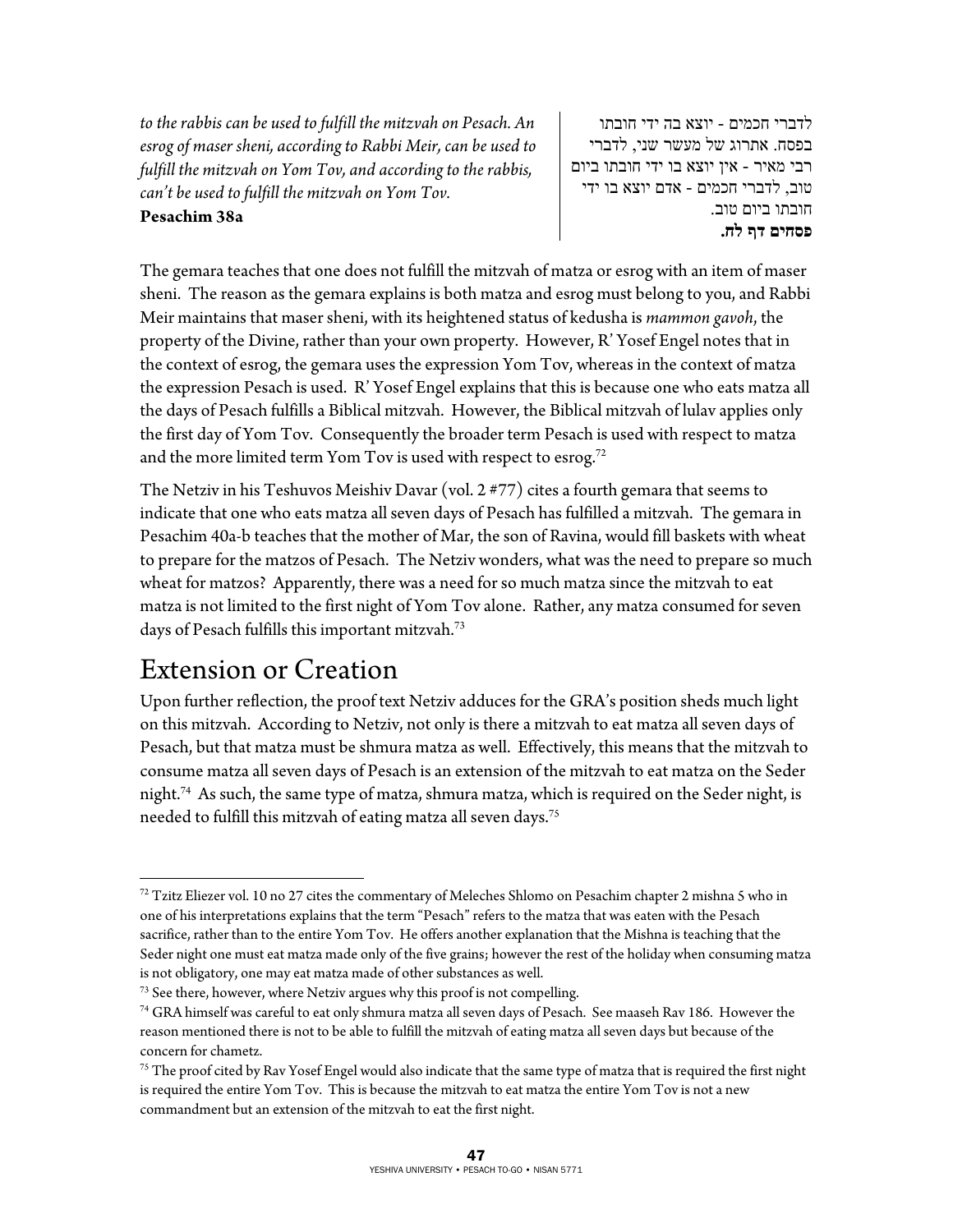This same point was also made by one of the great, though not popular gedolim of the past generation. Rav Michoel Forshlager was a student of the Avnei Nezer who settled in Baltimore.76 Rav Forshlager in his Sefer Toras Michoel chapter 14 addresses a question posed by the Chelkas Yoav. Chelkas Yoav (Vol 1 #21) asks why we need a pasuk to obligate women in the eating of matza. If the GRA is correct that there is a mitzvas hareshus to eat matza all seven days of Pesach, then women should be obligated to eat matza without a special pasuk- since the exemption of women from time bound positive mitzvos applies only to obligatory mitzvos, not to optional ones. Rav Forshlager answers that the mitzvah to eat matza all seven days is an extension of the mitzvah from the Seder night. Consequently, in the absence of a passuk, women would not have to eat matza the first night and despite the voluntary nature of the mitzvah the rest of the Yom Tov, they would be exempt all seven days, much as they are exempt from eating the first night. Rav Forshlager is arguing that because women are obligated to eat matza the first night, they fulfill a mitzvah with the matza they consume the rest of Pesach.

The argument continues that this can serve to explain, as well, why according to the GRA a bracha is not recited every time one eats matza throughout Pesach. After all, if eating matza is the fulfillment of a mitzvah, shouldn't a bracha be recited? Rav Forshlager explains that the bracha one recites at the Seder pertains to and serves to exempt all the matza consumed during Pesach. This logic has led some modern day poskim to posit that when one recites the bracha on matza at the Seder he should have in mind to exempt all the matza that he will eat throughout the Yom Tov.<sup>77</sup>

However, Rav Forshlager's assumption that the mitzvah to eat matza all Pesach is an extension of the Seder night is not entirely clear. In an article in the journal Torah She'Be'al Peh (vol 39, 1988), Rav Yosef Eliyahu Movshawitz shows that Pesachim 36a indicates that there is no mitzvah to eat the type of matza one eats at the Seder all seven days of Pesach.<sup>78</sup>

*The first day don't knead [matza] with honey, from then on, knead [matza] with honey.*  **Pesachim 36a** 

 $\overline{a}$ 

יומא קמא לא תלושו לי בדובשא , מכאן ואילך - לושו לי בדובשא **פסחים דף לו.** 

Rabbi Yehoshua ben Levi told his sons that on the first day of Pesach they should not knead matzos for him with honey, but the rest of Yom Tov they may do so. This statement may be understood in one of two ways. Either the gemara is taking issue with the statement of the GRA and assumes that there is no mitzvah whatsoever to consume matza all seven days of Pesach. Alternatively, the gemara assumes that there is a mitzvah to consume matza for all seven days of Pesach, but the substance of the matza that is consumed throughout Pesach need not be lechem oni- poor man's bread, and matza ashira would suffice. Rav Movshawitz believes that the second

<sup>&</sup>lt;sup>76</sup> Information about Rav Forshlager can be found at  $\frac{http://www.wherewhatwhen.com/read-articles.asp?id=753$ . My father shlit"a tells me that Rav Forshlager was the one person whom the Rosh Yeshiva, Rav Y"Y Ruderman was scared to engage in a Torah conversation with. This was because of Rav Forshlager's unusual erudition and classical Poilisher sharpness.

<sup>&</sup>lt;sup>77</sup> See Rav Moshe Sternbuch , Teshuvos V'hanhagos vol. 2 no. 233.<br><sup>78</sup> This same point was made by Rabbi Yaakov Luban in his April 2003 essay on this topic, Ohr HaMizrach vol 48, no. 3-4 page 81.